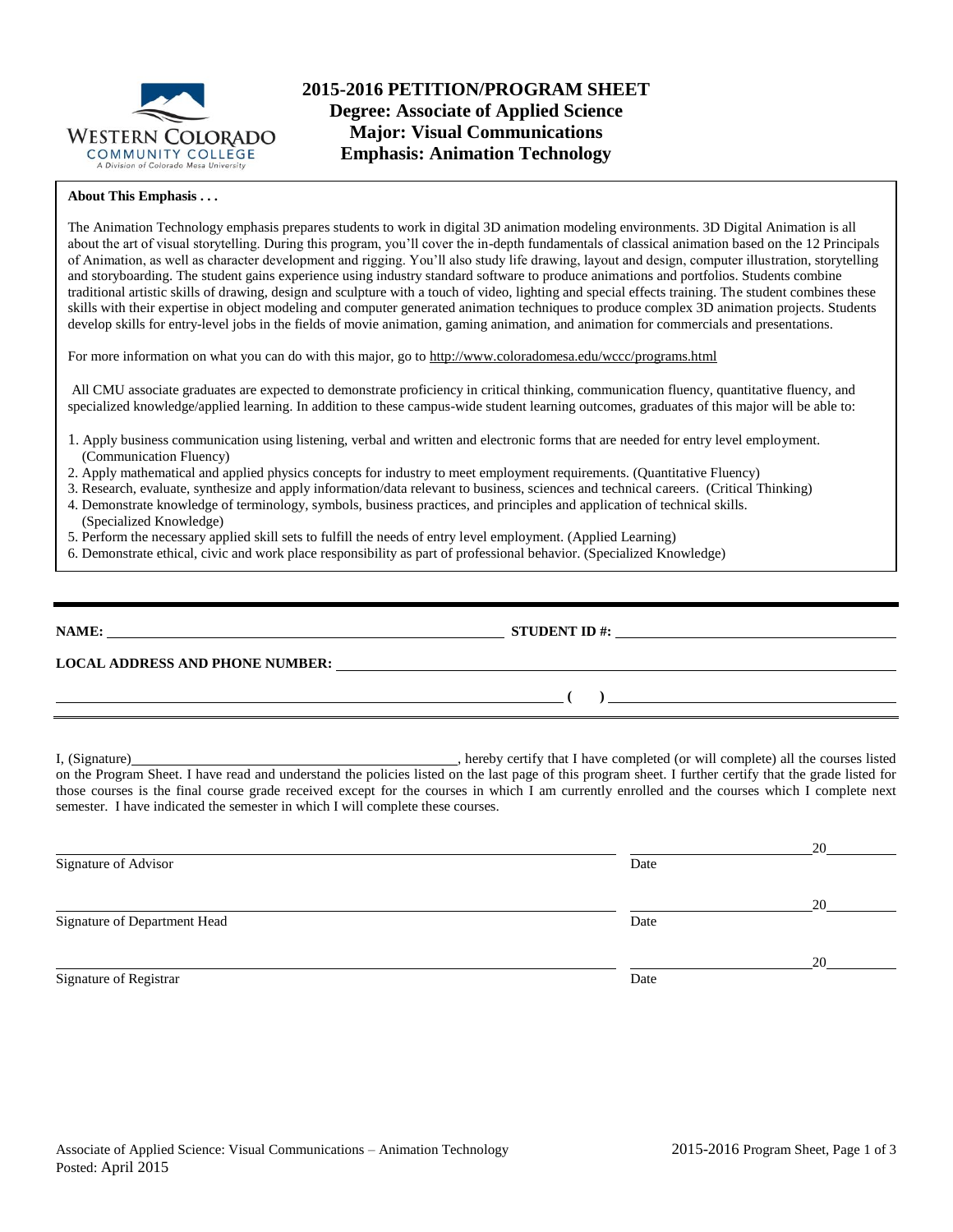#### **DEGREE REQUIREMENTS:**

- Minimum of 60 semester hours total (A minimum of 16 taken at CMU in no fewer than two semesters)
- 2.00 cumulative GPA or higher in all CMU coursework
- A grade of "C" or higher must be achieved in coursework toward the major content area.
- Pre-collegiate courses (usually numbered below 100) cannot be used for graduation.
- A student must follow the CMU graduation requirements either from 1) the program sheet for the major in effect at the time the student officially declares a major; or 2) a program sheet for the major approved for a year subsequent to the year during which the student officially declares the major and is approved for the student by the department head. Because a program may have requirements specific to the degree, the student should check with the faculty advisor for additional criteria. It is the student's responsibility to be aware of, and follow, all requirements for the degree being pursued. Any exceptions or substitutions must be approved by the student's faculty advisor and Department Head.
- When filling out the program sheet a course can be used only once.
- See the "Undergraduate Graduation Requirements" in the catalog for additional graduation information.

#### **ESSENTIAL LEARNING REQUIREMENTS** (Minimum 15

semester hours) See the current catalog for a list of courses that fulfill the requirements below. If a course is on the Essential Learning list of options and a requirement for your major, you must use it to fulfill the major requirement and make a different selection within the Essential Learning requirement. The Essential Learning capstone course and corequisite Essential Speech course (required for bachelor's degrees) cannot be used as options for the below requirements.

| Course No Title                                                         |      | Sem.hrs Grade Term/Trns |
|-------------------------------------------------------------------------|------|-------------------------|
| <b>English</b> (6 semester hours)                                       |      |                         |
| <b>ENGL 111 English Composition</b>                                     | 3    |                         |
| <b>ENGL 112 English Composition</b>                                     | 3    |                         |
| $-OR-$                                                                  |      |                         |
| ENGL 111 English Composition and                                        | 3    |                         |
| SPCH 101 Interpersonal Communication or                                 | 3    |                         |
| SPCH 102 Speechmaking                                                   | 3    |                         |
|                                                                         |      |                         |
| Mathematics : <b>MATH 108</b> or higher (Minimum 3 semester hours)      |      |                         |
| MATH 1                                                                  | $3*$ |                         |
| *3 credits apply to the General Ed requirements and 1 credit applies to |      |                         |

Electives if, 4 credits of higher Math are taken.

| 6 semester hours) |  |
|-------------------|--|
|                   |  |
|                   |  |
|                   |  |

**Social Sciences,** Natural Science, Fine Arts, or **Humanities** (Minimum

#### **WELLNESS REQUIREMENT** (2 semester hours) KINE 100 Health and Wellness 1 KINA  $1 \qquad \qquad$   $\qquad \qquad$  1

#### **ASSOCIATE OF APPLIED SCIENCE: VISUAL COMMUNICATIONS- ANIMATION TECHNOLOGY COURSE REQUIREMENTS**

(43 semester hours)

| MGDA 129        | <b>History of Animation</b>     | 3 |  |
|-----------------|---------------------------------|---|--|
| MGDA 111        | Digital Image Editing           | 3 |  |
| MGDA 152        | Animatics & Storyboarding       | 3 |  |
| MGDA 153        | Beginning 3D Animation          | 3 |  |
| <b>MGDA 164</b> | Digital Video Editing I         | 3 |  |
| MGDA 253        | 3D Animation Character Design3  |   |  |
| MGDA 257        | <b>Animation Production</b>     |   |  |
| MGDA 220        | 3D Anim. Character Rigging      | 3 |  |
| MGDA 270        | Advanced 3D Animation           | 3 |  |
| MGDA 149        | <b>Animation Drawing/Design</b> | 3 |  |
| ARTE<br>102     | Three-Dimensional Design        | 3 |  |
| MGDA 165        | Digital Compositing             | 3 |  |
|                 |                                 |   |  |
|                 |                                 |   |  |

**Electives** (7 semester hours) (With instructor's advisement) \_\_\_\_\_\_ \_\_\_\_ \_\_\_\_\_\_\_\_\_\_\_\_\_\_\_\_\_\_\_\_\_\_\_\_ \_\_\_\_ \_\_\_\_\_ \_\_\_\_\_\_\_\_

\*Please see your instructor for program specific requirements.

\_\_\_\_\_\_ \_\_\_\_ \_\_\_\_\_\_\_\_\_\_\_\_\_\_\_\_\_\_\_\_\_\_\_\_ \_\_\_\_ \_\_\_\_\_ \_\_\_\_\_\_\_\_

\*\*This program has an articulation agreement with the B.F.A. in Graphic Design-Animation program. For more information, contact an academic advisor.

Course No Title Sem.hrs Grade Term/Trns